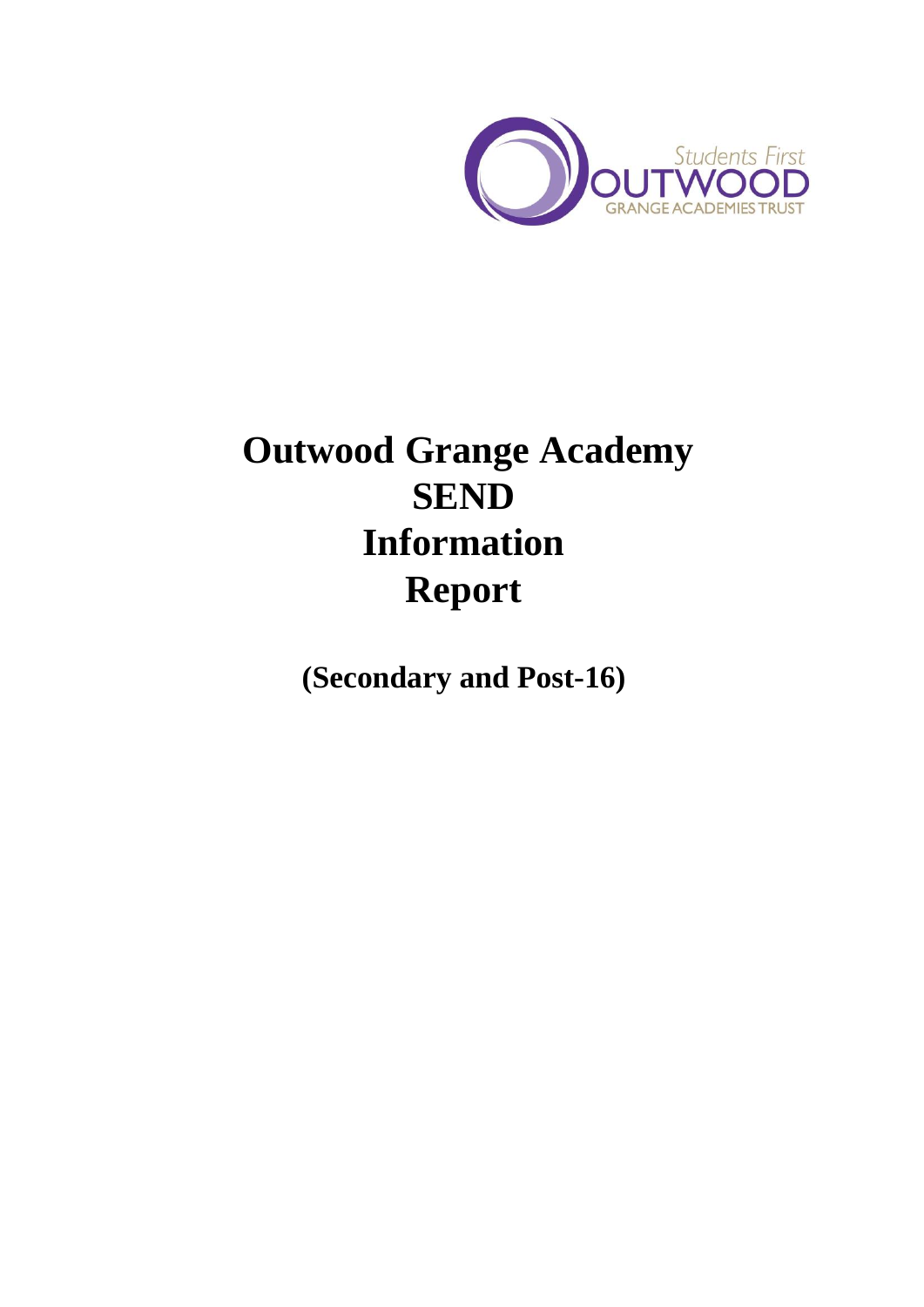| Document control table        |                                |  |
|-------------------------------|--------------------------------|--|
| Document title:               | <b>SEND</b> Information Report |  |
| Author (name $\&$ job title): | Lesley Devine                  |  |
| <b>Version number:</b>        | V7                             |  |
| Date approved:                | November 2020                  |  |
| Approved by:                  | Exec Board                     |  |
| Date of review:               | September 2022                 |  |

# **Document History**

| <b>Version</b> | <b>Date</b>  | <b>Author</b> | Note of revisions                                                                                                                      |
|----------------|--------------|---------------|----------------------------------------------------------------------------------------------------------------------------------------|
| V7             | October 2020 | L Devine      | Changed 'SEND Report' to SEND Information<br>Report' to bring the language in line with the SEND<br>Code of Practice                   |
|                |              |               | Added a date section to identify when the academy<br>has posted on their website                                                       |
|                |              |               | Added an area for academies to provide a link to<br>their local authority local offer                                                  |
|                |              |               | Amended wording, where necessary, to assist<br>parental understanding                                                                  |
|                |              |               | Added a paragraph to evidence how decisions are<br>made about the type and amount of support the<br>child will receive in that section |
|                |              |               | Added elements of the new behaviour policy that<br>align with reasonable adjustments and staff training<br>(highlighted in orange)     |
|                |              |               | Added an addendum for Covid-19                                                                                                         |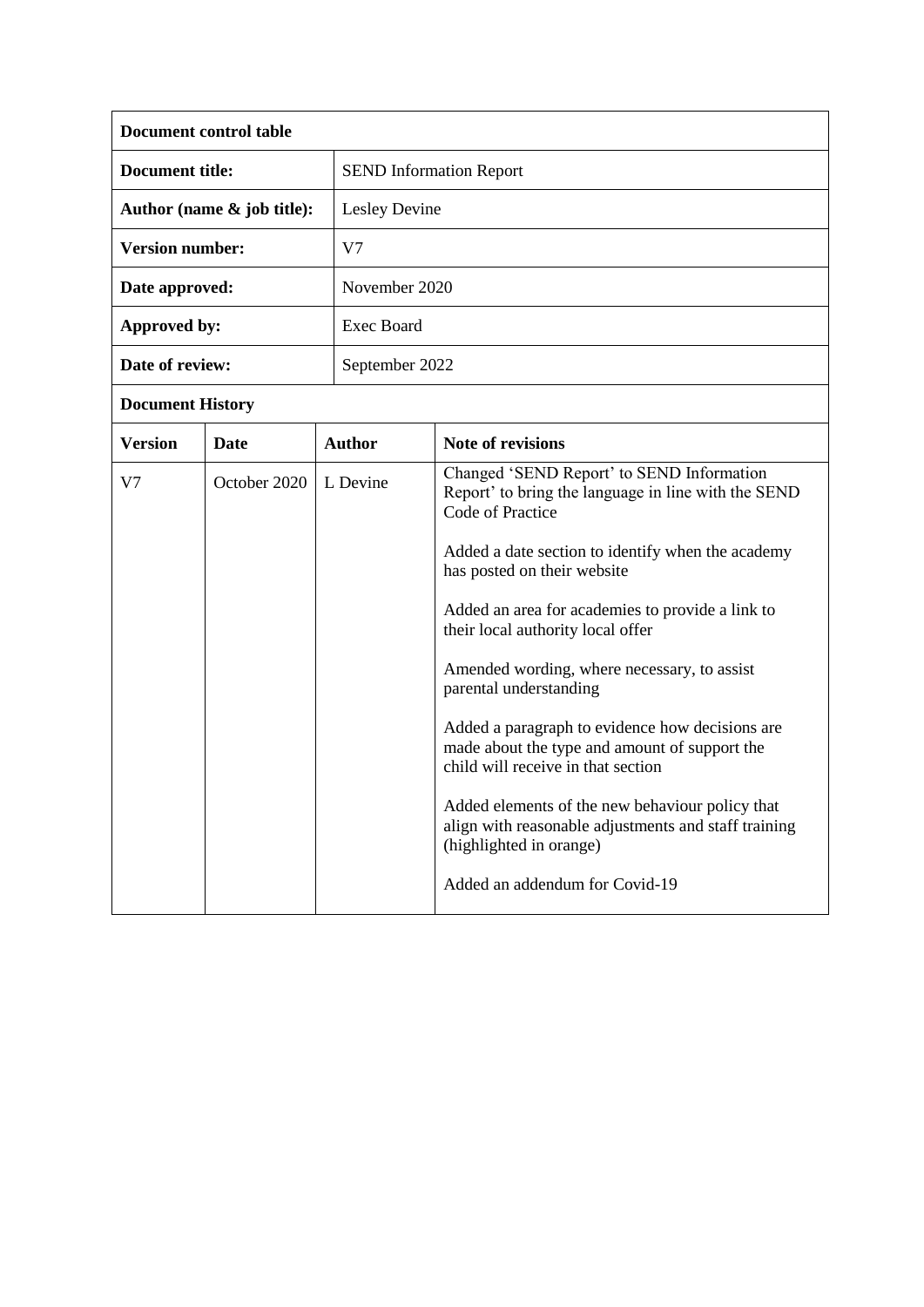# **What kinds of special educational needs does Outwood Grange Academy make provision for?**

Outwood Grange Academy is a mainstream school setting. We are fully committed to the provision of equal opportunity for all students, regardless of their ability or individual needs to enable them to achieve their full potential.

We support students with physical and medical needs, social, emotional and mental health needs, communication and interaction difficulties, sensory needs, autism, ADHD and students who have more difficulty with learning than the majority of children of the same age.

For some students, there may be associated behaviours that require reasonable adjustments to be implemented. Where appropriate, we will make reasonable adjustments for students, whose specific needs mean that they find our high expectations difficult to meet. A reasonable adjustment never means that we lower our expectations, it means that that some students need additional support to ensure that they meet the high expectations that we have for all of our students. Please speak to the SENDCo to discuss reasonable adjustments that can be put into place for your child.

We believe that all our students should be valued equally, treated with respect and be given equal opportunities in all forms of school life.

#### **How does the academy know if students need extra help and what should I do if I think my child may have special educational needs?**

We identify the needs of students as early as possible by gathering information from parents, education, health and care services and any previous schools attended prior to the child's entry into the academy. The academy fully supports the SEND Code of Practice (2015), The Equality Act 2010 and the definition of special educational needs taken from section 20 of the Children and Families Act (2014).

This report complies with:

- Section 69(2) of the Children and Families Act 2014;
- Regulation 51 and schedule 1 to the Special Educational Needs and Disability Regulations 2014;
- Section 6 of the 'Special Educational Needs and Disability Code of Practice: 0 to 25 Years' 2015

Throughout this Report, the reference to parents also applies to carers and those with guardianship rights.

If you think your child may have special educational needs, you should contact the Academy in the first instance and speak with the SENDCo or a member of the Inclusion Team.

#### **How does the academy evaluate the effectiveness of its provision for students with special educational needs?**

In order to make consistent continuous progress in relation to SEND provision the school encourages feedback from staff, parents and students throughout the year. This is a continuous process including student reviews, parents' evenings, provision mapping and the analysis of data.

Student progress will be monitored on a half-termly basis through our Praising Stars© system, through discussion at parents evenings, as published on the Academy's calendar and review days held termly, in line with the SEND Code of Practice for students on the SEN register. Progress of students undertaking interventions will be reviewed and evaluated at the end of each block of intervention.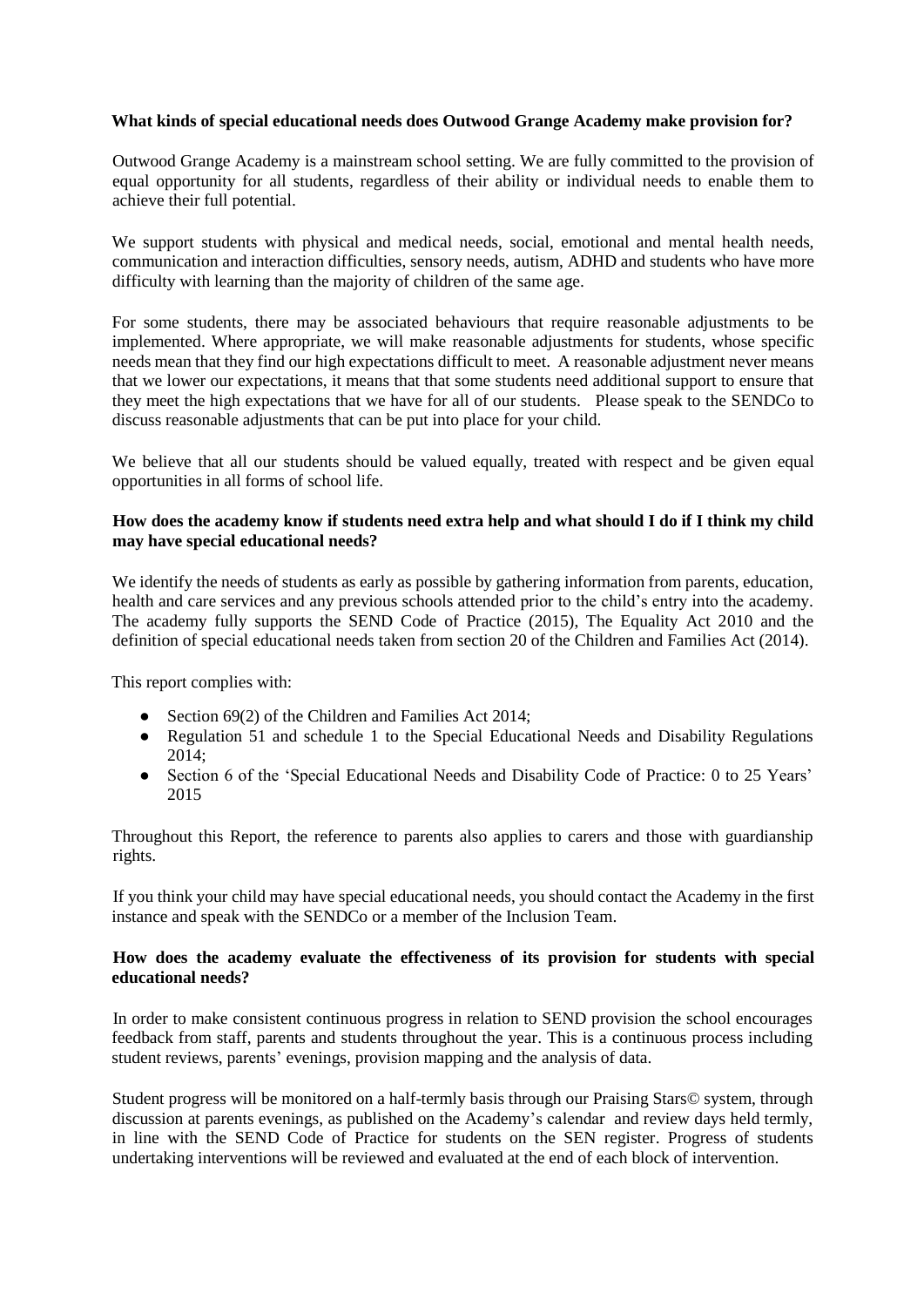There is an annual evaluation of the effectiveness of the academy SEND provision and SEND policy. The evaluation of SEND provision is carried out by the Academy. The SEND Policy is evaluated by the Directors of SEND. Information is gathered from different sources such as child and parent surveys / teacher and staff surveys / parent evenings / feedback forms / school forums. Evidence collated helps inform academy development and improve planning. This will be collated and published by the Trust annually in accordance with section 69 of the Children and Families Act 2014.

# **How will both the academy and I know how my child is doing and how will the academy help me to support their learning?**

Outwood Grange Academy believes that a close working relationship with parents is vital in order to ensure:

- A) early and accurate identification and assessment of SEND leading to the correct intervention and provision
- B) continuing social and academic progress of children with SEND
- C) personal and academic targets are set and met effectively

Parents are kept up to date with their child's progress through Praising Stars reports, Parents' Evenings and Review meetings.

In cases where more frequent regular contact with parents is necessary, this will be arranged based on the individual student's needs. Parents of students with SEN may be signposted to the local Authority Parent Partnership Service (WESAIL) where specific advice, guidance and support may be required.

If an assessment or referral indicates that a student has additional learning needs, parents are invited to attend any meetings with external agencies, are kept up to date and consulted on any points of action drawn up in regards to the provision for their child.

#### **What is the academy's approach to teaching students with special educational needs?**

We believe that provision for students with special educational needs is a whole school responsibility requiring a whole school response, involving all staff. We believe that all teachers are teachers of children with SEND. Teaching staff have access to information on individual student's special educational needs via their Management Information System and the student's One Page Profile to enable them to plan and differentiate their lessons accordingly.

#### **How will the curriculum and learning be matched to my child's needs?**

Learning activities are planned to match individual learning needs. The learning environment is stimulating, supportive and well-resourced. Students identified as requiring SEND support will, where appropriate, be supported by a teaching assistant. We will ensure that all staff know and understand the needs of students to allow students with SEND to thrive within a broad and balanced curriculum. All staff will have access to training, advice and resources to enable them to contribute to developing fully inclusive practice. Wherever possible we aim to foster quality first teaching in the classroom and continued independence into adulthood where appropriate.

#### **How are decisions made about the type and amount of support my child will receive?**

There are many forums where decisions are made about the type and amount of support a pupil will receive; during transition, parental input at EHCP Review Meetings, One Page Profile process, historical information, through regular monitoring of pupil progress every half-term and any identification of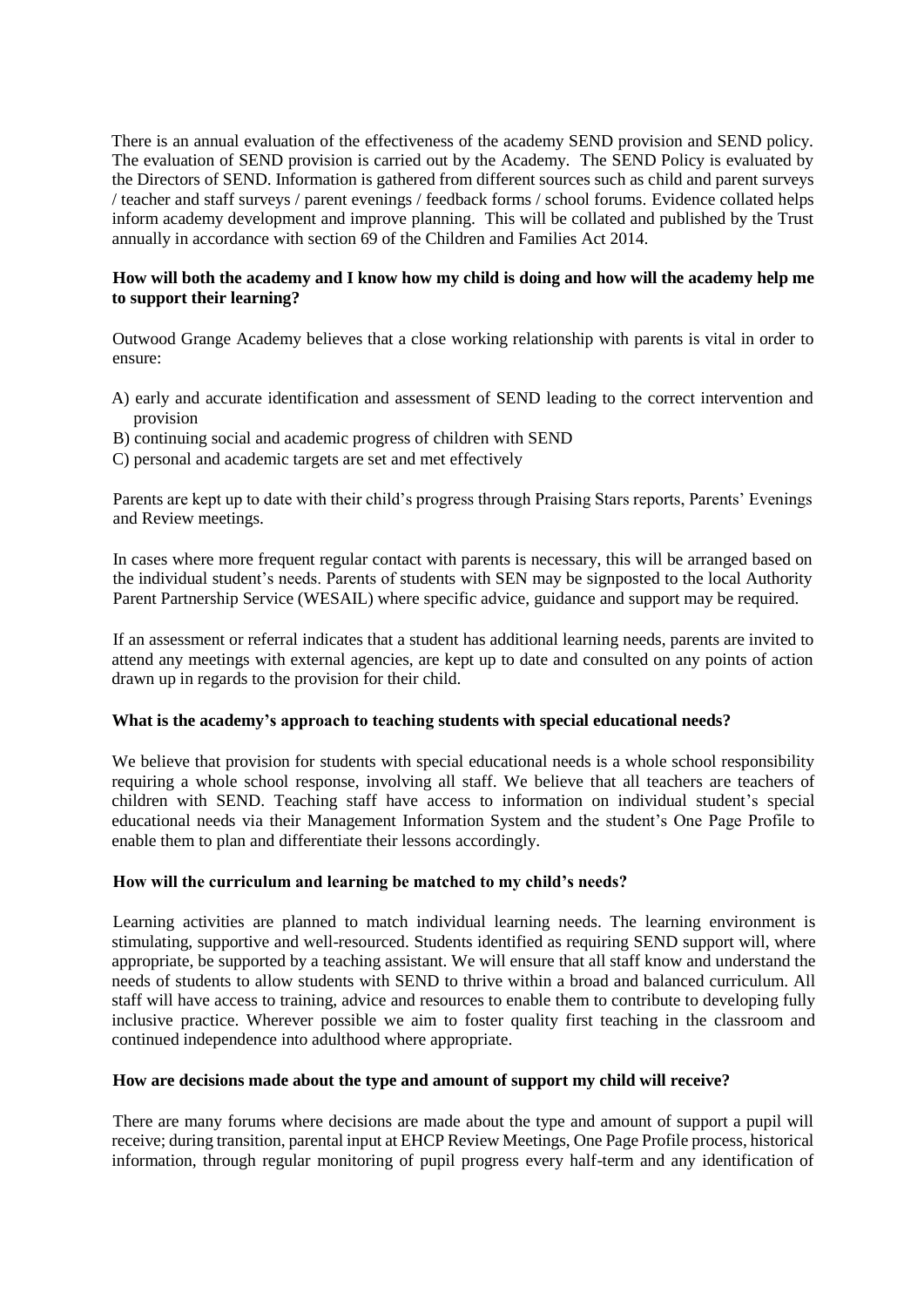emerging needs, Inclusion meetings, external professionals input, and with local authority agreement of support.

Each academy has a notional SEN budget as part of the overall funding it receives. This is called notional because it is not a ring-fenced budget and the DfE gives academies the freedom to make their own decisions about how much to spend on SEN support given the needs of their students.

When planning budgets OGAT academies will take into account the additional support required for students with SEN. To support student progress and meet individual needs academies will aim to use SEN funding as part of its resource allocation, which may include other sources of funding where appropriate e.g. Pupil Premium, Pupil Premium Plus or Catch-Up Premium.

Where individual students require additional support that cannot be met by this notional budget the excess should be met by top-up funding associated with the individual student from the Local Authority. In partnership with other members of the Inclusion Team, the SENDCo will advise where this is appropriate and initiate processes with students, parents and the Local Authority to access the funding and support required.

#### **How will my child be included in activities outside the classroom, including events and trips?**

As an inclusive academy, we ensure that students with SEND take as full a part as possible in all Academy activities. We deliver practice that ensures that statutory obligations with regard to SEND are met. No student is omitted from a trip due to their specific needs. If necessary, an Individual Health & Care Plan will be put into place. We will ensure the staff are fully aware of students with special educational needs, and what those needs are. Staff will be given training and support to help them meet those needs, both in and out of the classroom.

#### **What support will there be for my child's overall well-being?**

We work hard to ensure that students are included in all aspects of academy life. We believe that all our students should be valued equally, treated with respect and be given equal opportunities at all times.

For SEND students, and any other students that do not feel socially confident, support is available to build their confidence in social situations to enable students to thrive:

Areas are available during break and lunchtime that are supervised by Inclusion staff. Students accessing these areas are encouraged to develop socially through the joining in of educational games, general conversation and interventions to develop academic and/or life skills.

A member of the senior management team is a Mental Health First Aid certified Mental Wellbeing Lead who leads on the wellbeing of students. Students who have additional emotional needs have the support available from specifically trained Mental Health and Wellbeing Champions.

Students will receive further support from the outside agencies as required. Our support partners include:

SENSS Special Educational Needs Support Service incorporating CIAT (Communication and Interaction Advisory Team and SEMH (Social, Emotion and Mental Health Support Services) and Physical Difficulties Advisory Team Educational Psychologist Hearing Impairment Advisory Service Visually Impairment Advisory Service Occupational Therapists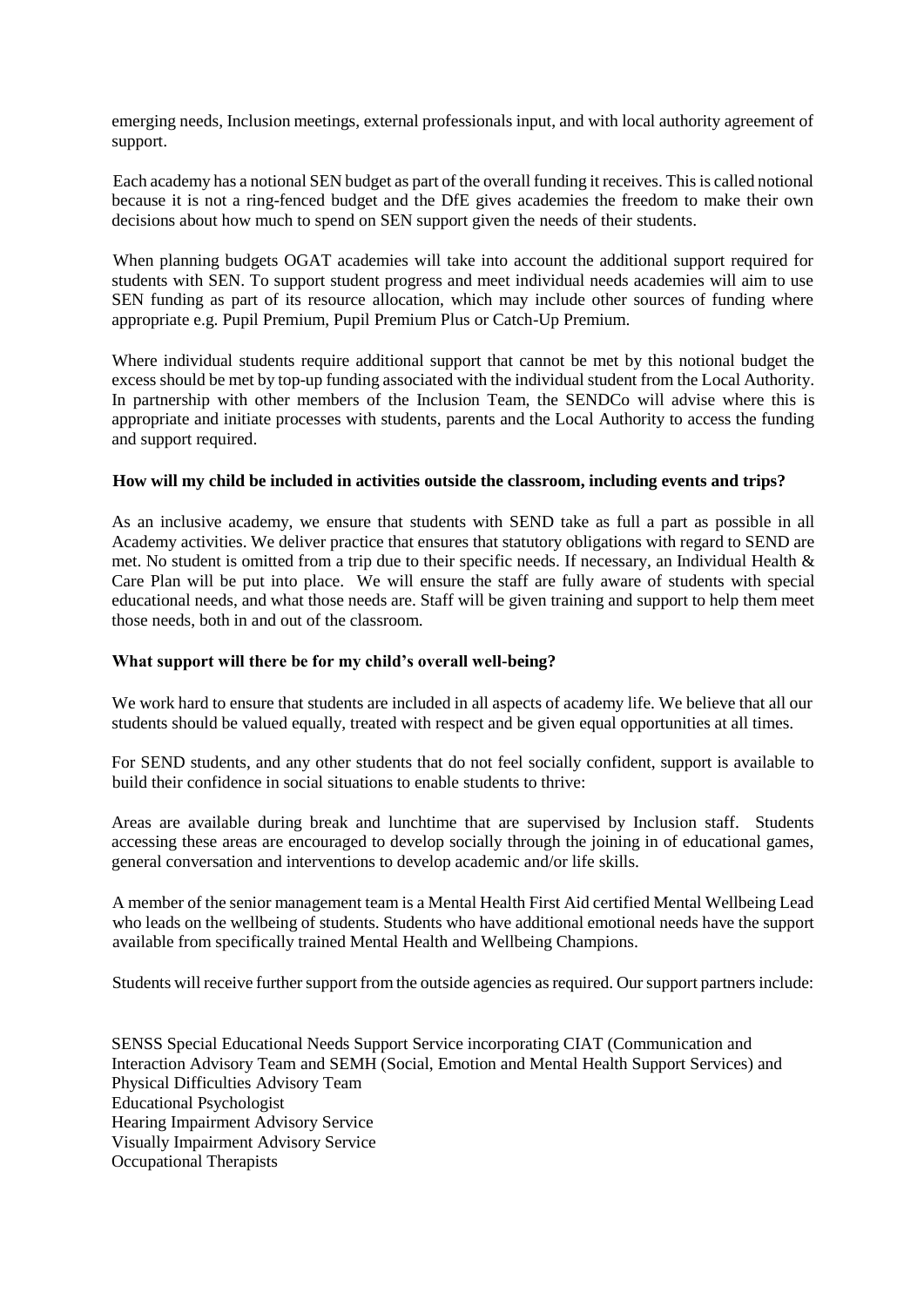Physiotherapists Speech and Language Therapists (SaLT) The school nursing service Ispace Counselling Cross Project counselling Child and Adolescent Mental Health Service (CAMHS)

# **Who is the Academy's special educational needs and disability coordinator (SENDCo) and what are their contact details?**

The Academy's SENDCo is Holly Benson, who can be contacted at the Academy on 01924 204 350.

# **What training have staff supporting special educational needs had and what is planned?**

We aim to keep all school staff up to date with relevant training and developments in teaching practice in relation to the needs of students with SEND.

The SENDCo and the wider inclusion team attend relevant SEND courses, SEND network meetings. The SENDCo is appropriately qualified and receives additional training to recognise the difference between an unmet need and poor behaviour. External professionals are involved to give additional advice and guidance, if appropriate.. Poor behaviour is never ignored and is regularly monitored to ensure unmet needs are addressed. The SENDCo will cascade necessary training and/or arrange for external professional training to deliver to academy staff where necessary.

We recognise the need for ongoing training concerning SEND and there is funding available to support this professional development. The SENDCo, with the senior leadership team, ensures that training opportunities are matched to school development priorities and those identified through the use of provision management. Ongoing training for all staff is organised as and when required. If a particular student's needs require specific staff training then this will be put in place, for example Manual Handling and Fire Evacuation procedures for students with severe medical needs.

#### **What specialist services and expertise are available or accessed by the academy?**

Outwood Grange Academy invites and seeks advice and support from external agencies in the identification and assessment of, and provision for SEND. The academy continues to build strong working relationships with external support services and shares information and links in order to fully support our SEND students. Sharing knowledge and information with our support services is essential to the effective and successful SEND provision within our academy. If a concern is raised it will be brought to the attention of the SENDCo who will then ensure that the student's parents are informed in line with our safeguarding policy.

The following services will be involved as and when is necessary:

- CAMHS
- Social Care
- Early Help Support Services
- Educational Psychology Service
- Speech and Language Services
- SENDIASS Parent Partnership (WESAIL)
- School nursing service
- Ispace counselling Service
- SENSS Special Educational Needs Support Service incorporating CIAT (Communication and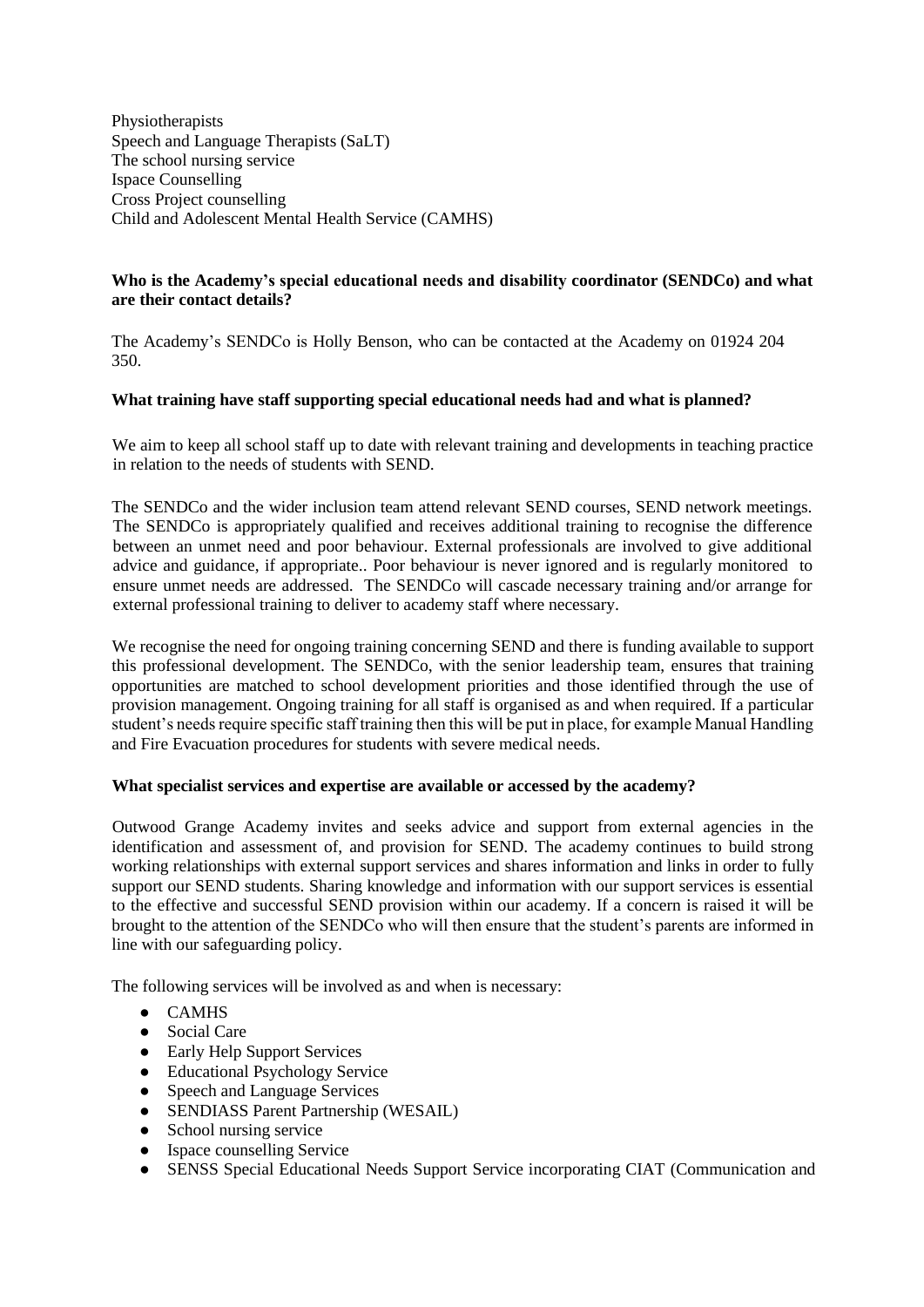Interaction Advisory Team and SEMH (Social, Emotion and Mental Health Support Services) and Physical Difficulties Advisory Team

● Health Care Services

Representatives from voluntary organisations and other external agencies are invited to liaison meetings throughout the year to discuss SEND provision and progress and keep staff up to date with legislation.

In cases where a child is under observation or a cause for concern, focused meetings will be arranged with the appropriate agency. Parents will normally be invited to and informed about any meetings held concerning their child unless there are over-riding safeguarding issues.

#### **How will equipment and facilities to support students with special educational needs be secured? How accessible is the academy?**

In addition to support from teaching assistants in the classroom and in small groups, Outwood Grange Academy provides the following additional resources for our SEND:

#### **Transition**

We work closely with all primary schools to make sure that all students feel comfortable with their move to a secondary academy. Students will have the opportunity to have extra visits to school in order to familiarise themselves with the environment and some of the staff they will be working with in the future.

#### **Lunch Support:**

Lunch Passes are available by referral from the Inclusion Team that aims to meet the needs of students needing additional short-term support, or for those students with communication and interaction difficulties who may find social times difficult. The pass gives them an opportunity to mix with other students and staff in a small and friendly environment.

#### **Homework Support**

Enrichment sessions are held throughout the week to support all students with homework and to give access to ICT when necessary.

#### **Teaching Assistants**

Students on the SEN Register and who are externally funded may be allocated TA support. TA support allocation will be determined by the needs of the student. TAs work closely with the child, parent and staff to meet the child's needs within the academy. Inclusion staff, SENDCO and Learning Managers are available for students to talk to.

#### **Educational Testing and Screening**

Standard testing and assessments and tracking within school helps identify students who may need additional support within lessons or those that may benefit from a more individualised programme of support. It may also provide evidence for referral to a qualified Exam Access Arrangements Assessor to facilitate additional access arrangements for examinations, where appropriate.

#### **The Bridge and Personalised Learning Centre**

The Bridge and Personalised Learning Centre (PLC) are bespoke facilities, which provide short-term, time-limited, focused support for individuals who, for a range of reasons, cannot access learning in their current regular learning situations.

The focus of the Bridge and PLC is to identify and remove barriers to educational achievement, ensuring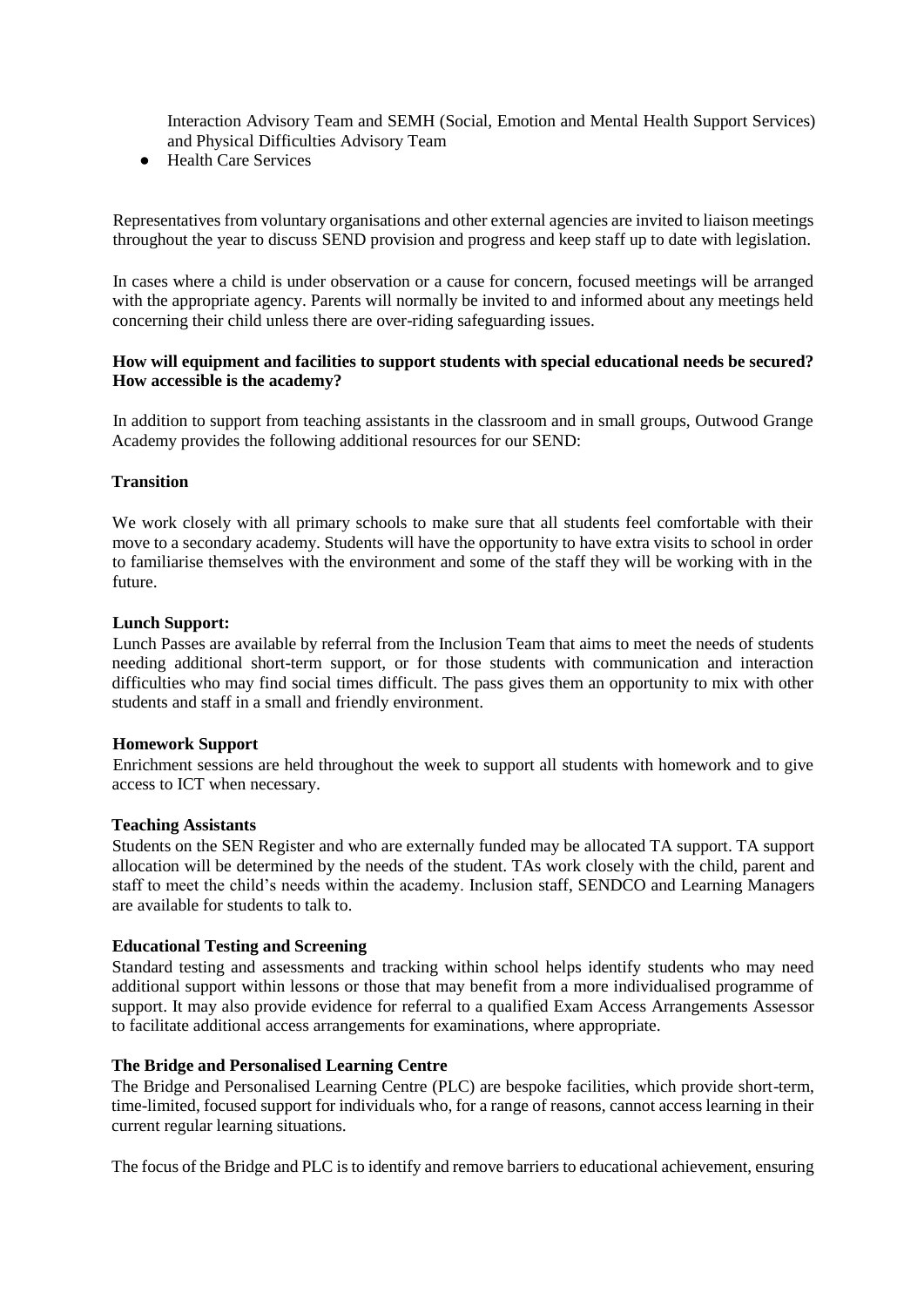all have equality of opportunity and empowering all students with skills and strategies to deal with their individual areas of need and achieve their maximum potential. The Bridge and PLC accept each student as a unique individual and aims to raise self-esteem and motivation, in a caring and positive atmosphere.

The Bridge & PLC also offer intensive support and interventions for students across the curriculum in small groups or 1:1, coursework catch up sessions for students studying towards qualifications. They offer emotional and study support to students returning from long periods of absence as well as providing reintegration packages for students returning to mainstream. For students who enter the school mid-year, there is also support for them with academy systems, timetables and testing.

The PLC gives opportunities for students with more challenging behaviours to be supported to modify behaviours that are preventing them from reaching the top of the pyramid, as outlined in the Trust's Behaviour Policy (see link to the Behaviour Policy in the section 'Where can I access further information?').

# **Physical environments**

Outwood Grange Academy incorporates facilities for students, staff with disabilities. Facilities include:

- Disabled parking bays
- Lifts and wheel chair access to rooms
- Loop hearing system available on request
- Disabled toilets equipped with handrails and emergency alarms
- Fully accessible washroom facilities
- EVAC Chairs
- Accessible pathways around the site

Add link to Accessibility Plan here [\(https://www.grange.outwood.com/send\)](https://www.grange.outwood.com/send)

#### **Assistive Technology**

The academy provides access to a limited number of laptops and iPads on a needs led basis to support students with temporary and long-term physical needs and/or literacy related barriers to learning.

#### **Exam Access Arrangements**

An identification of SEND does not result in automatic exam access arrangements. The process of exam access arrangements is governed by the Joint Council for Qualifications (JCQ) and the Awarding Body has to agree to the access arrangement on application. Students are assessed by their normal way of working in the classroom and other appropriate evidence. If identified as requiring access arrangements, the Inclusion Department will coordinate information and refer to the qualified assessor, where appropriate and the Exams Department. Students and parents are notified of the request for exam access arrangements, the outcome of any approved exam access arrangements and any changes to those arrangements.

More details of exam access arrangements can be found at www.jcq.org.uk

#### **School Transport**

Where students with SEND require specific transport to and from school, this is arranged by the local authority transport department.

#### **What are the arrangements for consulting young people with SEN and involving them in their education?**

We believe that students who are capable of forming views have a right to express their opinions and to have that opinion taken into account. We will seek the views of students and they will be encouraged to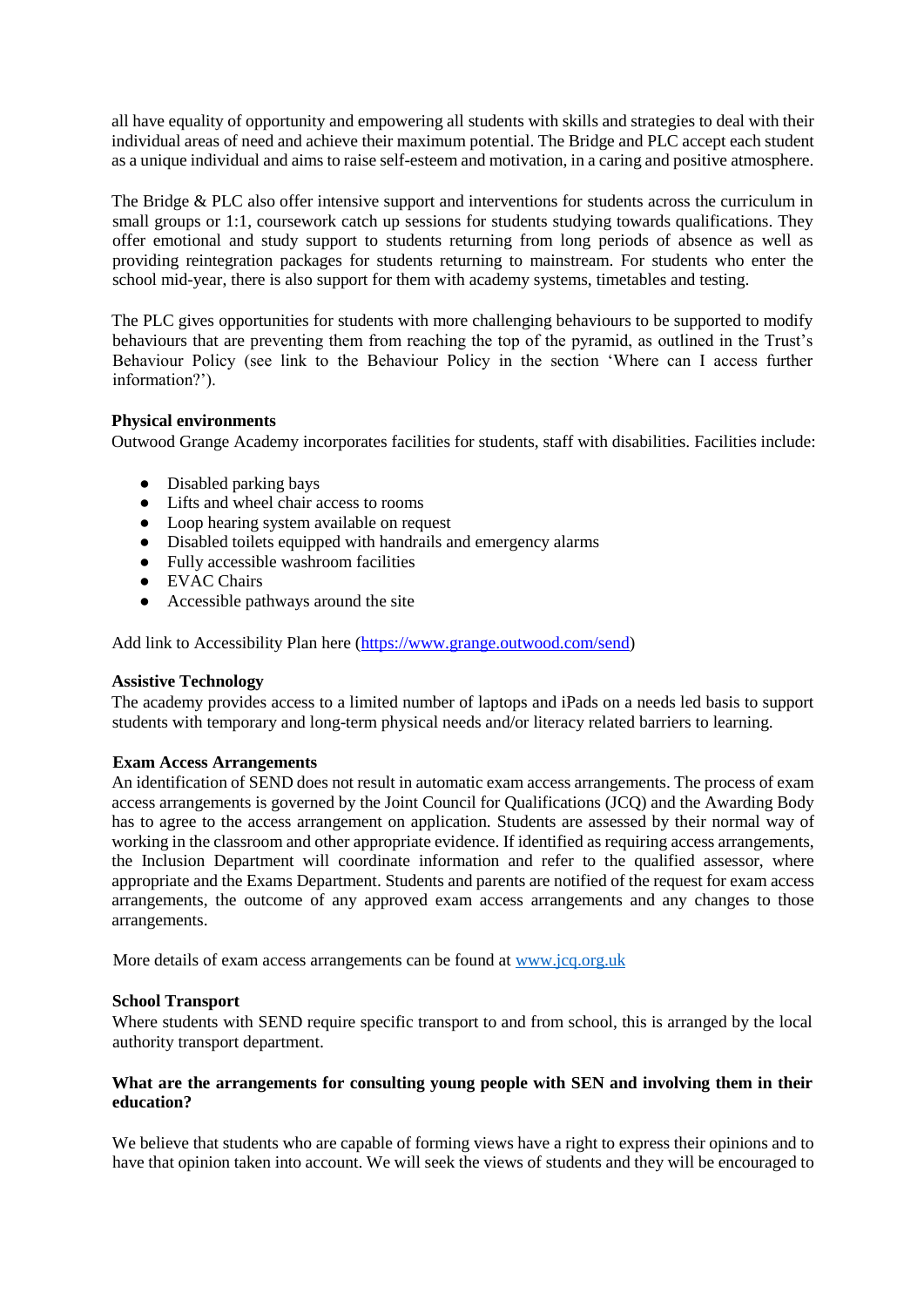be involved in the setting of their own learning targets and in evaluating their own progress. Their views will be taken into account when planning support. Students are encouraged to attend their Review meetings.

Student participation is a right. This will be reflected in decision-making but also encouraged through wider opportunities for participation in school life*,* for example, through the student voice.

# **What do I do if I have a concern or complaint about the SEND provision made by the academy?**

We value the partnership with parents but should a problem arise, the parents are asked to contact the SENDCo or a Co-ordinator of the Inclusion Team in the first instance to discuss the issue.

If a parent or carer has any concerns or complaints regarding the care or welfare of their child, an appointment can be made by them to speak to the SENDCo, who will be able to advise on formal procedures for complaint.

Any complaints will be treated in accordance with the school complaints procedure. For a copy of the complaints procedure, refer to the academy website.

# **How does the academy involve other organisations and services (e.g. health, social care, local authority support services and voluntary organisations) in meeting the needs of students with special educational needs and supporting the families of such students?**

Outwood Grange Academy invites and seeks advice and support from external agencies in the identification and assessment of, and provision for, SEND. The academy continues to build strong working relationships and links with external support services in order to fully support our SEND students and aid school inclusion.

The services used by the academy are listed in an above section. Representatives from voluntary organisations and other external agencies are invited to liaison meetings throughout the year to discuss SEND provision and progress and keep staff up to date with legislation.

The Academy Council is kept informed about the involvement of other organisations and services through meetings with the SEN Governor and their subsequent reports to the Academy Council.

#### **How does the academy seek to signpost organisations, services etc., that can provide additional support to parents or students?**

The academy has very good working relationships with outside agencies. Outwood Grange Academy is a member of the Area's Fair Access Panel through which further suggestions as to services available to both academies and parents are made. Parents receive information about external events, which may be relevant to them by text, email or post.

#### **How will the academy prepare my child to:**

- **1. Join the school?**
- **2. Transfer between phases of education (e.g. early years to primary, primary to secondary etc.)?**
- **3. Prepare for adulthood and independent living?**

To facilitate the smooth transition for students with support needs both from feeder and non-feeder schools, there will also be, prior to admission:

• The attendance of a representative of the academy at Year 6 Annual Reviews for students with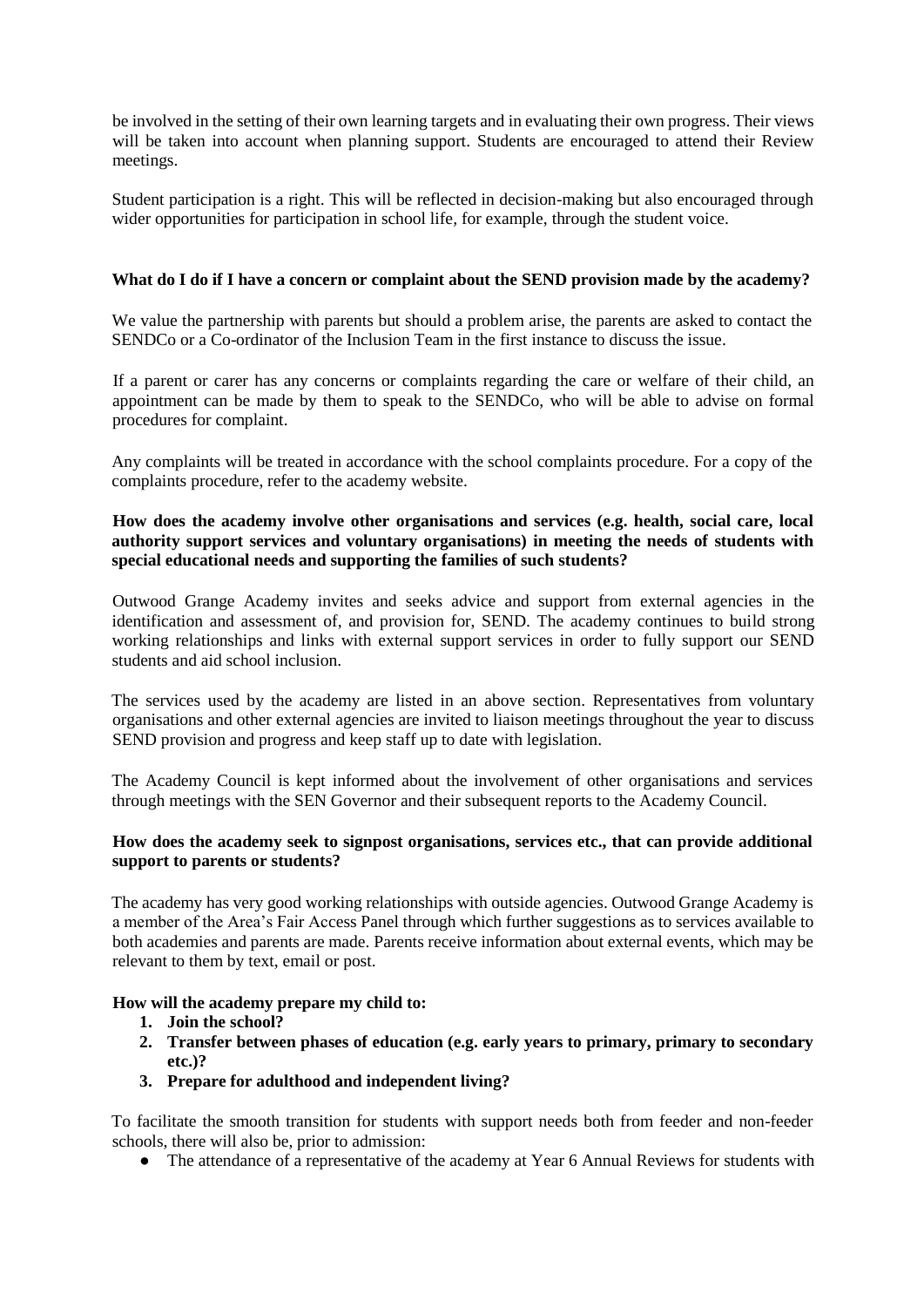an EHCP, where possible

- A transition programme co-ordinated by Deep Support
- The gathering of additional relevant information from the partner schools
- The making of appropriate transition arrangements with regard to the transition plan put into place in Year 6, including a bespoke transition package and summer school
- A timetable for transition planning for all students with SEND
- Special evening events where prospective students meet their tutor. Students with special educational needs, together with their parents, are also invited to talk to the Inclusion Coordinator and/or SENDCo about the provision for students with SEND. There are extra visits for some students to ensure a smooth transition.
- Staff training may also have taken place where students with high level needs are to be admitted.

Students with special educational needs admitted to school, at times other than year 7 transitions, are carefully assessed on admission to ensure their needs are met.

Outwood Grange Academy aims to support transition at each stage from Year 7 to 13. Students' individual needs are planned for and supported using transition plans in Year 6, Year 8, Year 11 and Year 13. All students with SEND are supported to ensure transition between educational phases is well planned and that provision is in place to aid this process. Information regarding the additional needs of any student is used to plan provision and support a smooth transition. This includes transition to and from Outwood Grange Academy.

All students receive information, advice and guidance on Post-16 options and SEND students are escorted on visits to local colleges, Post 16 centres and to University.

#### **Where can I access further information?**

More details about the reforms and the SEN Code of Practice 2015 can be found on the Department for Education's website:

www.education.gov.uk/schools/studentsupport/sen

Information on the local authority Local Offer can be found at:

<https://wakefield.mylocaloffer.org/Home>

Information on the Safeguarding Policy can be found at:

[www.grange.outwood.com/policies.](http://www.grange.outwood.com/policies)

Information on the Behaviour Policy can be found at: [www.grange.outwood.com/policies.](http://www.grange.outwood.com/policies)

Date Send Information Report updated: December 2020

Covid-19 Addendum:

This addendum sets out the arrangements in place to support students with special educational needs and disabilities during Covid-19.

#### **Return to school:**

[https://www.gov.uk/government/publications/actions-for-schools-during-the-coronavirus-](https://www.gov.uk/government/publications/actions-for-schools-during-the-coronavirus-outbreak#attendance)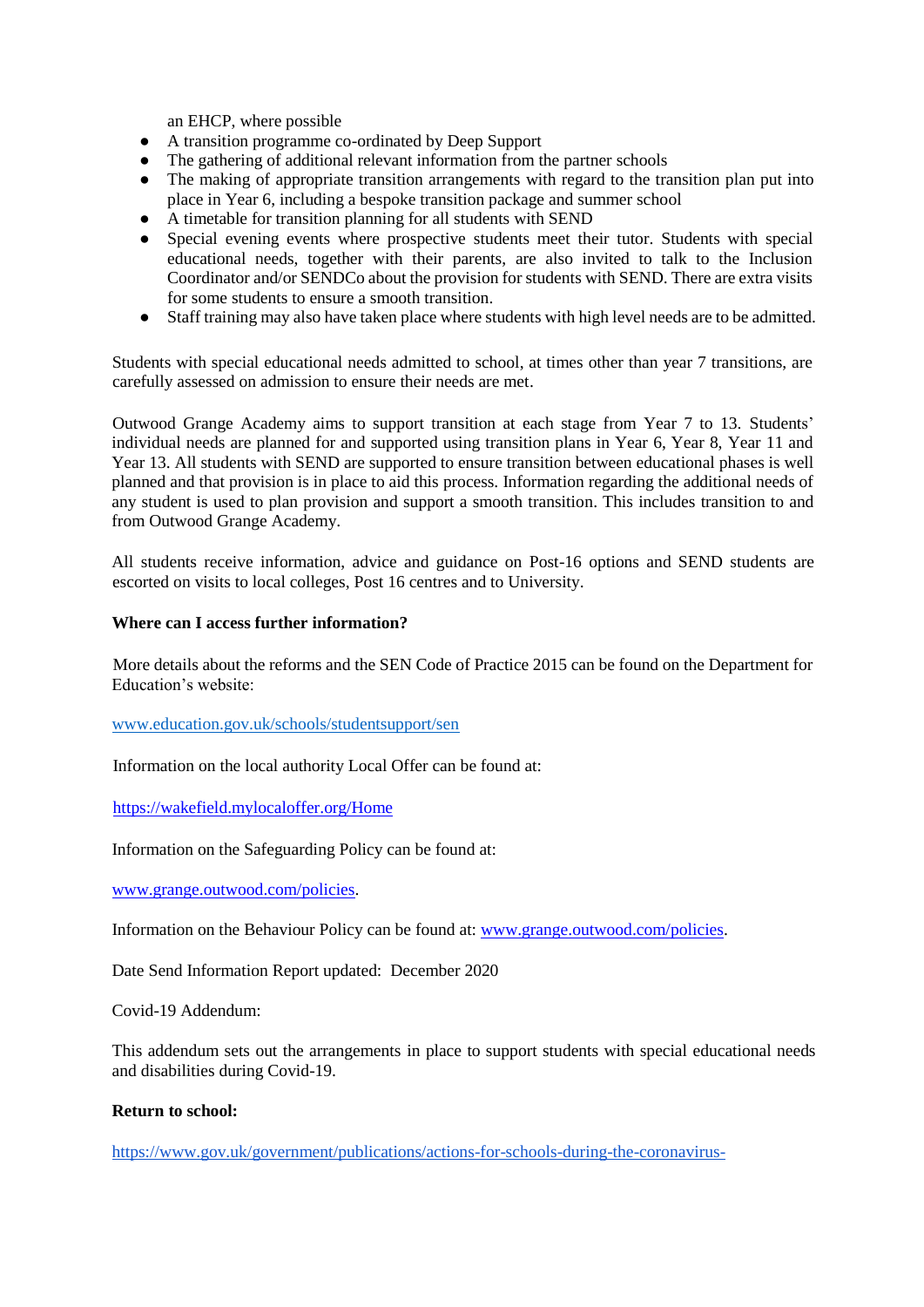#### [outbreak#attendance](https://www.gov.uk/government/publications/actions-for-schools-during-the-coronavirus-outbreak#attendance)

All wholeschool arrangements are in place for all students including those who have SEND.

- 1. All students are taught within their year group bubbles.
- 2. Staff maintain a 2 metre distance from students at all times.
- 3. Support staff will maintain a distance where possible inline with Government advice. This outlines that support will continue to meet needs where a distance cannot be maintained for example in meeting personal care needs.
- 4. Personal Learning Centre classrooms, safe spaces and interventions will run within year group bubbles
- 5. Technology is restricted to year group bubbles.

#### Website link on **how to wear and remove face coverings:**

#### [www.gov.uk/facecoverings](https://www.gov.uk/government/publications/face-coverings-when-to-wear-one-and-how-to-make-your-own/face-coverings-when-to-wear-one-and-how-to-make-your-own)

Some students may be exempt from wearing face coverings. These exemptions may apply to students that:

- 1. Have a disability that means they cannot wear a face covering
- 2. Would find wearing a face covering severely distressing

For those students that rely on lip reading to communicate staff can be issued a visor, where required.

#### **Specific provision from outside agencies**

#### **Virtual learning:**

The best teaching occurs in the school setting but where this is not possible we are providing a blended approach so that effective teaching can be accessed by those who are unable to attend school for Covid-19 related reasons. Teachers are able to personalise and bespoke the work for their students to ensure it is more meaningful and differentiated.

Teaching Assistants will liaise with the class teacher on behalf of the student and will have access to the Google Classroom for the students they would normally support in class.

Where students cannot access remote learning, the academy must be informed of the difficulties to help support their child with continuing their education. The SENDCo can make arrangements for students to have access to paper-based resources to continue learning at home where necessary.

#### **Reviews:**

EHCP and SEN Reviews will continue as expected within the timeframes set out in the SEND Code of Practice. Meetings may be undertaken face-to-face, (with safety measures in place), virtually or by telephone.

#### **Parent's evenings:**

Parent's evenings will continue, although these may take place virtually or by other communication methods. Details of parent's evenings will be posted on the academy website.